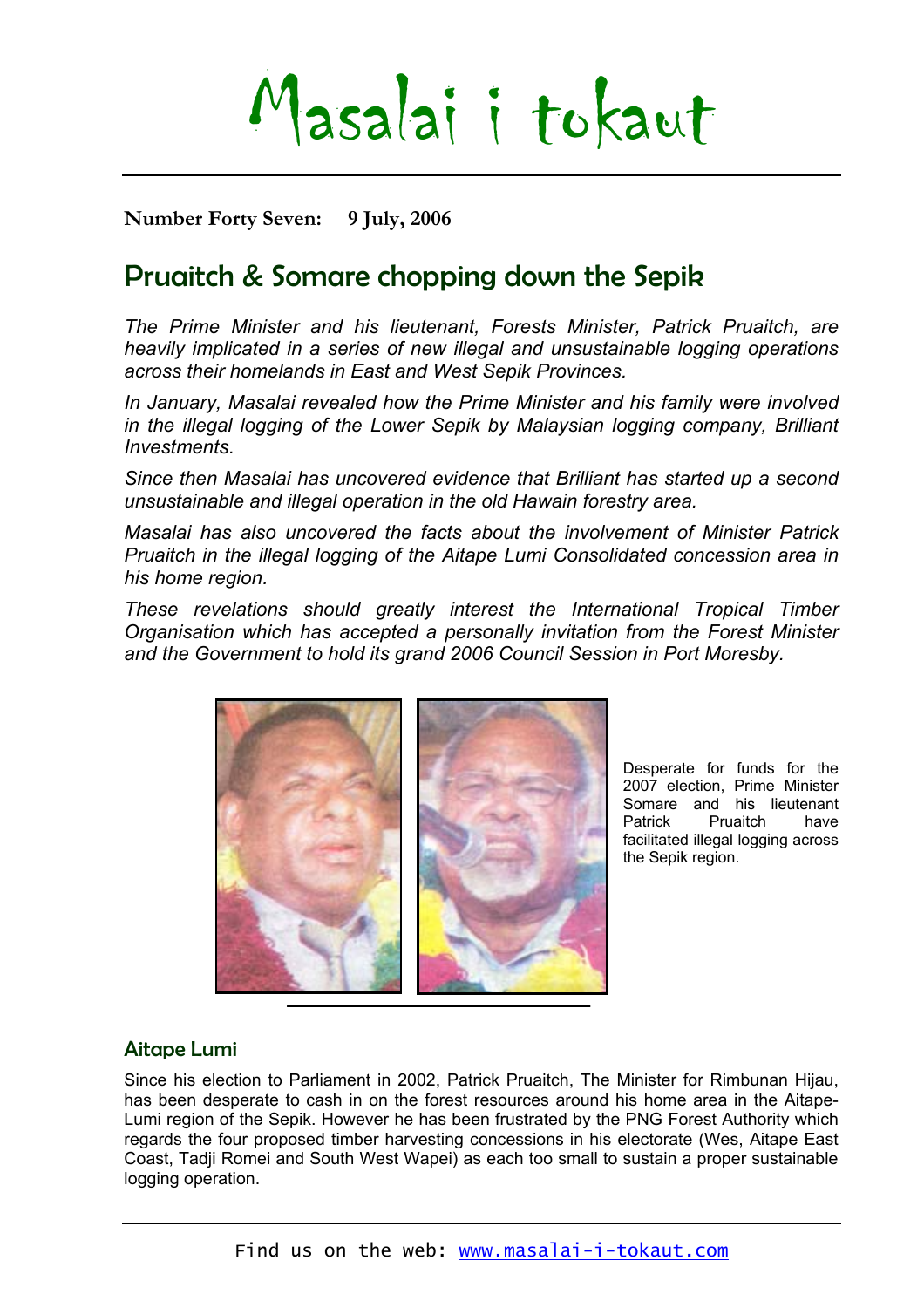Undaunted, the Forest Minister instructed the Forest Authority to stitch the four areas together into one giant project covering more than 400,000 hectares.

This was totally illegal as the forest resource owners were not consulted and have never given their consent; the Minister does not have the lawful authority to direct the Forest Authority on such issues; it ignores the fact that the four areas are not even contiguous; and it breached a National Executive Council decision in 2002 that ordered the areas be put aside as nonpriority areas for development.

Forestry officials tried to protest the Minister's decision but they were cowed into submission by Pruaitch and his heavies and work was begun on the allocation of the newly named Aitape Lumi Consolidated Forest Management Area.

Regardless progress has been slow – in large part precisely because the landowners have not given their consent and do not want a consolidated project. Forest Officers have been also been plugging away trying to go through many of the proper processes and procedures – much to the frustration of Minister Pruaitch.

By late 2005, with time ticking down to the next election, Pruaitch decided he could wait no longer and he struck a private deal with Malaysian logging company Samas to immediately bring its logging equipment onshore and commence logging operations using phoney Timber Authorities issued with no due process (and which should not be issued in FMA areas).



While Patrick Pruaitch has been standing up in Parliament defending the Malaysian-owned logging industry against charges of illegal and unsustainable logging, he has been guilty of the ultimate HYPOCRACY as he knew that he had personally organised and approved the illegal and unsustainable logging of his own electorate!

The deal that has been struck between the hoax landowner company Aitape Lumi Consolidated Forest Resources Limited (set up by Patrick Pruaitch using his political cronies) and Samas allows the logger to unlawfully clear-fell whole areas of forest which is totally illegal under the Forestry Act.

The agreement also includes a specific clause under which Samas advanced K 100,000 to be used as bribes and 'gris moni' *"to expertise the issuance of the relevant approva***l**" as soon as possible.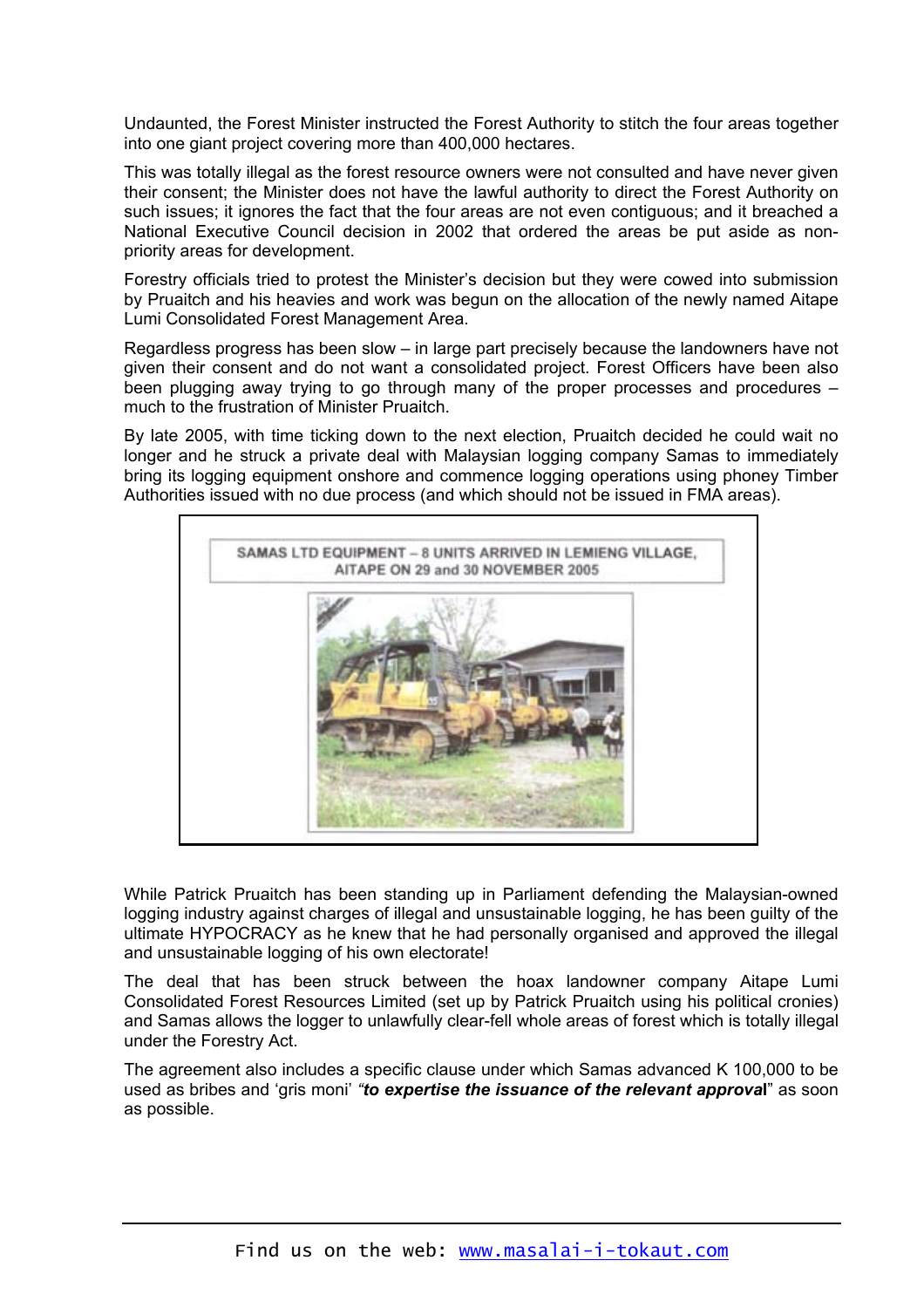

Meanwhile the pleas of the genuine resource owners have been ignored.

A petition to the National Forest Authority has simply been filed away by Officers too scared to confront their Minister.

#### **AITAPE/LUMI TIMBER RESOURCE OWNERS** C/-P.O.BOX 176 **AITAPE, SANDAUN PROVINCE PAPUA NEW GUINEA** TEL: (675) 857 2046 857 2047 FAX: (675) 857 2056 EMAIL: nateleo@daltron.com.pg DATE: 02<sup>nd</sup> December 2005 **MANAGING DIRECTOR NATIONAL FOREST AUTHORITY** FAX: 325 4433 P.O.BOX 5055 **BOROKO NATIONAL CAPITAL DISTRICT** Dear Sir. SUBJECT: PETITION AITAPEA LIMI CONSOLIDATED **AGAINST** FOREST RESOURCE LIMITED and SAMAS LIMITED We the genuine customary owners of the timber areas of Aitape East FMA, Southwest Wapei FMA and Tadji Rome FMA strongly object to the newly established so-called "Aitape Consolidated Forest Resources Ltd, ACFR Ltd" and the agreement recently signed between ACFR Ltd and Samas Ltd and DEMAND FOR URGENT REMOVAL OF SAMAS LTD FROM AITAPE AND NULLIFY THE ESTABLISHMENT OF ACFR LTD This petition is in support of an earlier protest letter to you dated 17<sup>th</sup> November 2005 from Aitape Inland Agro-Forest Ltd (timber resources owners of Tadji Rome FMA). We believe and hold strongly to the laws of PNG that the formation of ACFR Ltd and signing of the agreement between ACFR Ltd and Samas Ltd are illegal and we substantiate with the following facts:  $1.0$ the true resource/land owners were not properly and adequately consulted through community meetings as there no minutes of such meetings; the ACFR Ltd was formed over night by Patrick Pruaitch, Minister for<br>Forest on 09<sup>th</sup> August 2005 by hasty mobilization of people from the  $20<sup>1</sup>$ street who are Patrick's political cronies and are not duly elected true representative of the owners of timber resource areas stated herein and contravene Section 57, Subsections (1) (a) (b) and (2) (b) of Forestry (Amendment) Act 1993;

#### *The Genuine Landowners Petition*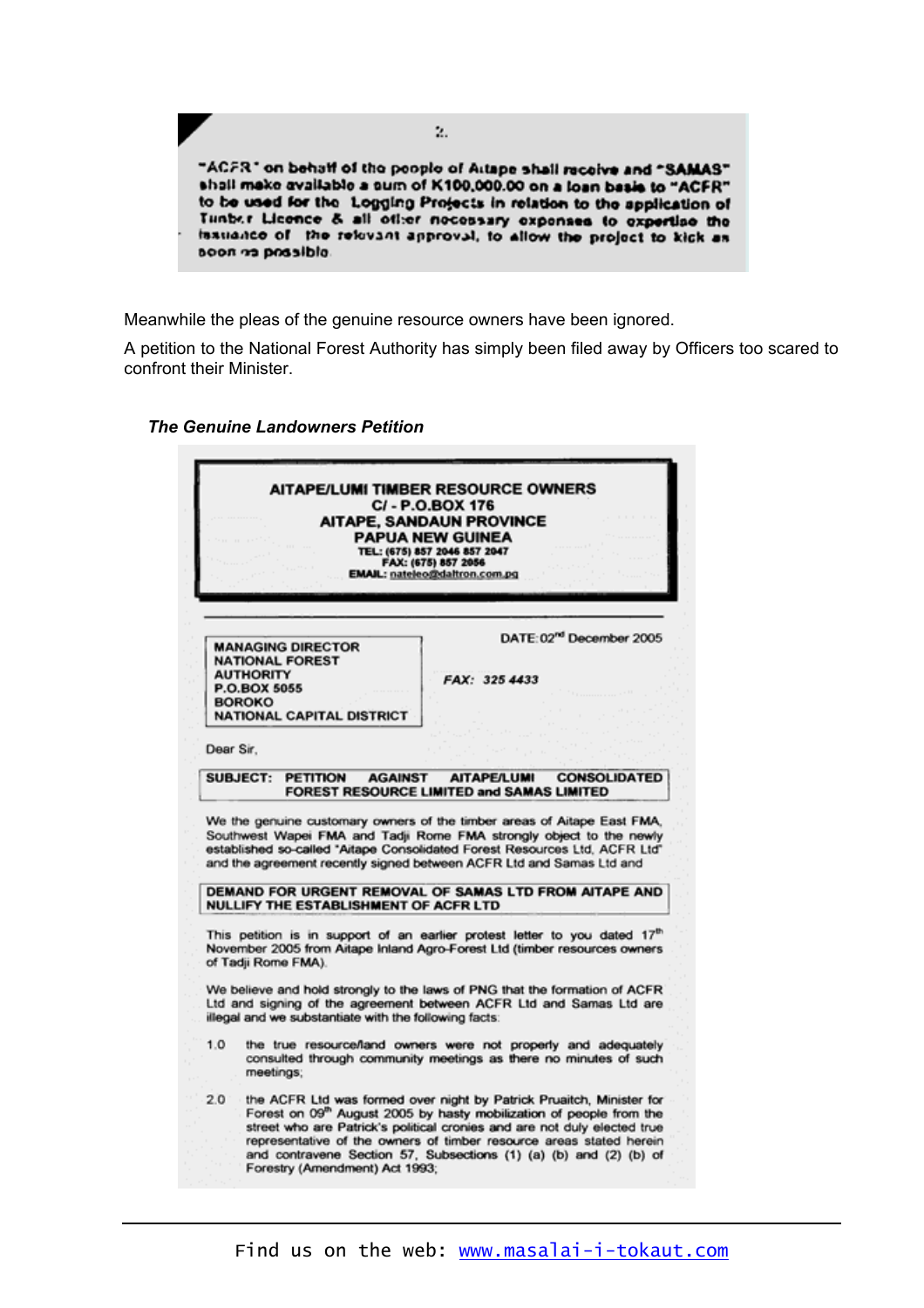While Forestry Officers admit privately that the logging is illegal and certainly not sustainable, the Forest Authority has taken no action to stop the illegal activities. Instead the Forest Authority is patiently going through the proper allocation process seemingly unaware that the Minister has already stitched up the logging deal.

# Hawain

The Hawain concession in East Sepik is currently being logged by a company called Uni Rise Limited.

This operation is completely illegal as the original Timber Permit for Hawain expired in April 2002 and there is no power under either the repealed Forestry (Private Dealings) Act or the Forestry Act 2001 as amended to extend timber permits granted for Local Forest Areas.

The operation is also breaches the law as the logging is completely unsustainable  $-$  at its currently projected logging rate of 106,000 cubic meters per year the remaining forests will be totally decimated within 3-5 years – and it is not in accordance with the National Forest Plan which claims Hawain was logged out in 1999.

Hawain was first logged between 1962 and 1982 by Sepik Timbers and then again in the 1990's by Rimbunan Hijau subsidiary Sovereign Hill. The Hawain Local Forest Area was declared in April 1992 - in breach of a Government moratorium on new logging licences and while then Prime Minister, Rabbie Namaliu, was overseas and while a new Forestry Act was still awaiting gazettal!

Uni Rise is owned or controlled by Brilliant Investment Ltd which is itself logging in the Lower Sepik (although no connection is shown between the two companies in the records of the Registrar of Companies).



#### **Uni Rise has been exporting its illegally harvested logs since November 2005.**